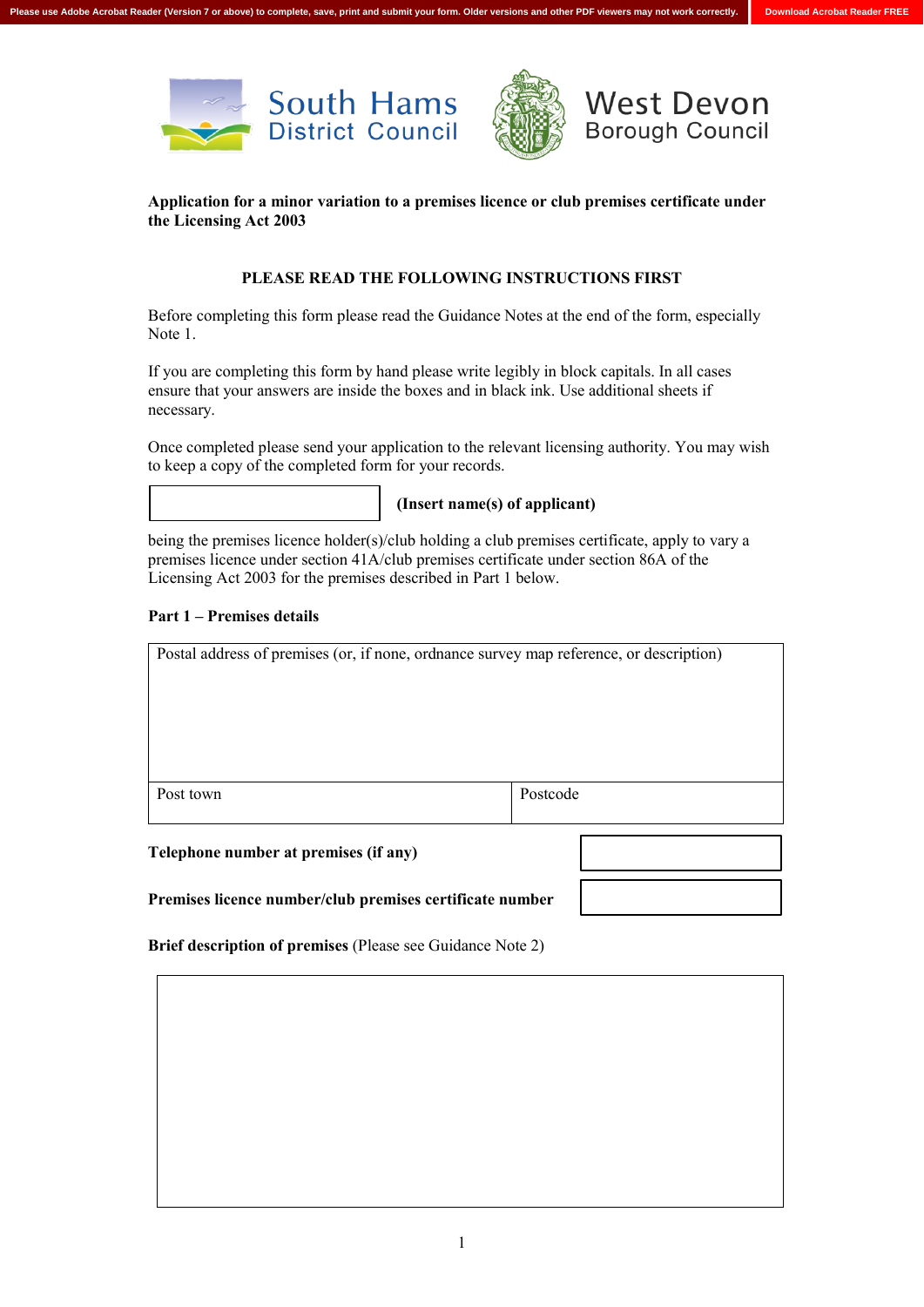### **Part 2 – Applicant Details**

I am  $/\Box$  we are, the premises licence holder/club premises certificate holder. (Please tick as appropriate)

 Contact phone number in working hours (if any) Applicant Postal address IF DIFFERENT FROM PREMISES ADDRESS Post town Postcode Please provide email address if you would prefer us to contact you by email (optional)

# **Part 3 – Proposed variation(s)**

Do you want the proposed variation to have effect as soon as possible? (Please tick)

 $Yes \Box No$ 

DD MM YYYY

If not, from what date do you want the variation to take effect?

Do you want the proposed variation to have effect in relation to the Do you want the proposed variation to have effect in relation to the introduction of the late night levy? (Please see Guidance Note 3)

# $Yes \Box No$

 **Please describe the proposed variation(s) in detail in the box below and explain why you consider that they could not have an adverse effect on the promotion of any of the licensing objectives (See Guidance Note 1). This should include whether new or increased levels of licensable activities will be taking place indoors or outdoors (indoors may include a tent):** 

 **Details of proposed variation(s)** (Please see Guidance Note 4)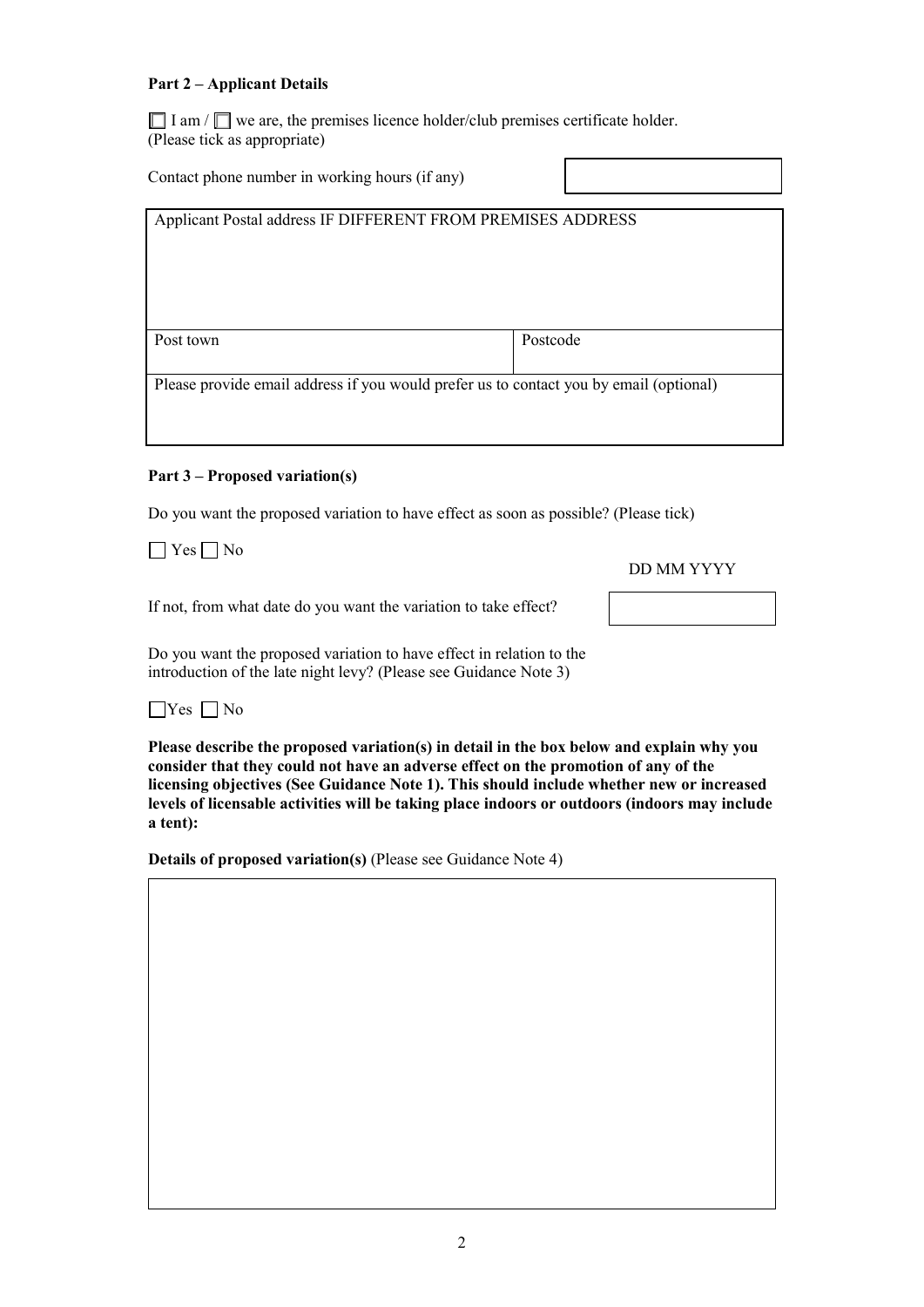# **Part 4 – Operating Schedule**

 Please tick those parts of the Operating Schedule, which would be subject to change if this application to vary were successful.

**Provision of regulated entertainment** (please read guidance note 5) Please tick all that apply

| a. | plays                                                                                                                            |  |  |
|----|----------------------------------------------------------------------------------------------------------------------------------|--|--|
| b. | films                                                                                                                            |  |  |
| c. | indoor sporting events                                                                                                           |  |  |
| d. | boxing or wrestling entertainment                                                                                                |  |  |
| e. | live music                                                                                                                       |  |  |
| f. | recorded music                                                                                                                   |  |  |
| g. | performances of dance                                                                                                            |  |  |
| h. | anything of a similar description to that falling within (e), (f) or $(g)$                                                       |  |  |
|    | Provision of late night refreshment<br><b>Supply of alcohol</b>                                                                  |  |  |
|    |                                                                                                                                  |  |  |
|    | (Note that this can only relate to reducing licensed hours, or moving them without<br>any overall increase between 7am and 11pm) |  |  |
|    | Please tick to indicate you have enclosed the following:                                                                         |  |  |
|    | I have enclosed the premises licence/club premises certificate                                                                   |  |  |
|    | I have enclosed the relevant part of the premises licence/<br>club premises certificate                                          |  |  |
|    | I have included a copy of the plan<br>(this is necessary if the proposed variation will affect the layout)                       |  |  |

If you have not ticked one of the previous three boxes, please explain why in the box below.

 **Reasons why you have not enclosed the premises licence/club premises certificate or relevant parts.**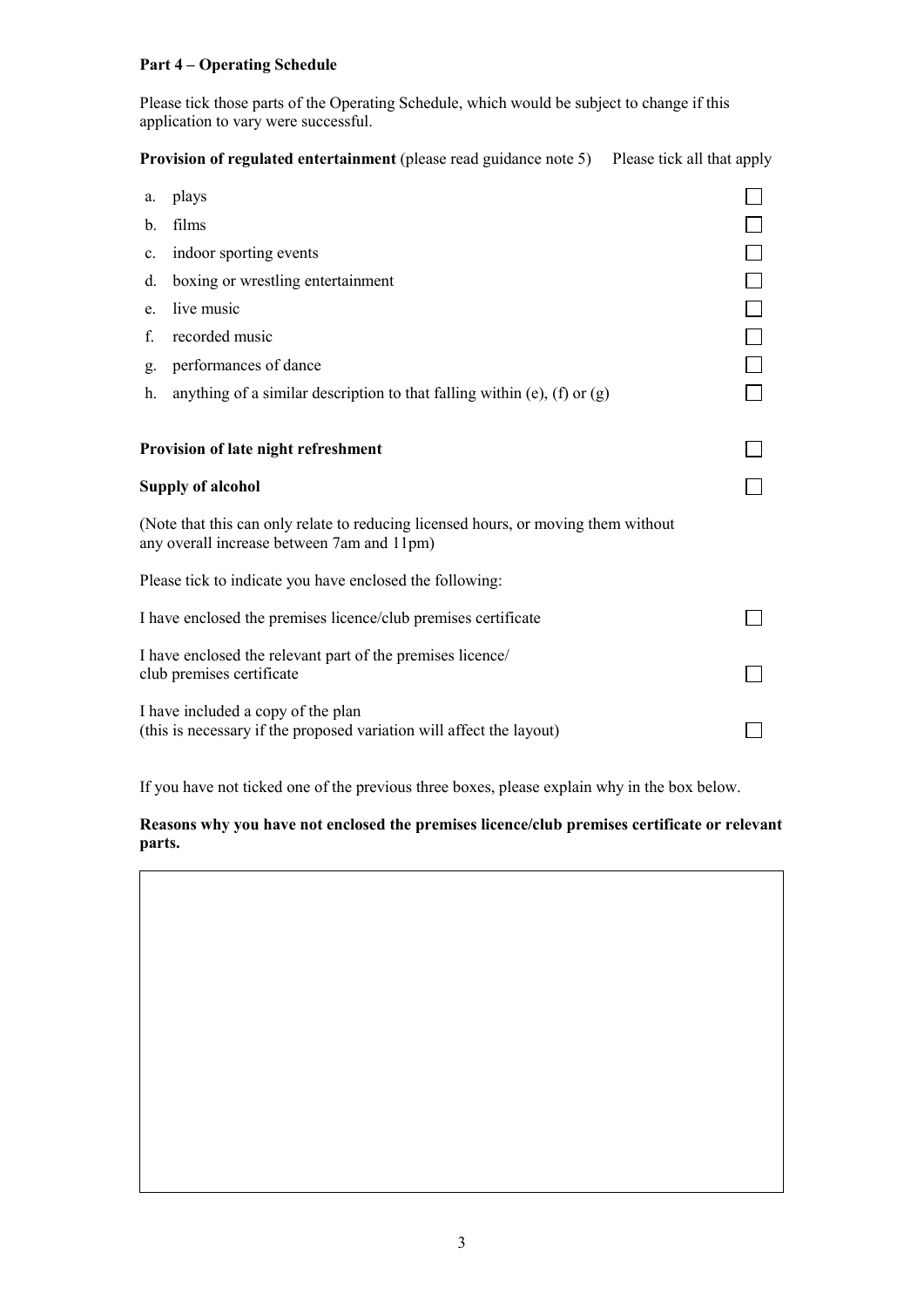#### **CHECKLIST:** CHECKLIST: Please tick to indicate agreement

| $\bullet$ | I have made or enclose payment of the fee                                                                                                        |  |
|-----------|--------------------------------------------------------------------------------------------------------------------------------------------------|--|
| $\bullet$ | I have not made or enclosed payment of the fee because this application<br>has been made in relation to the introduction of the late night levy. |  |
|           | I have enclosed the plan, if appropriate, of the premises in scale<br>[1mm to 100mm], unless otherwise agreed with the licensing authority.      |  |
| $\bullet$ | I have enclosed the premises licence/club premises certificate or<br>relevant part of it or provided an explanation.                             |  |
|           | I understand that if I do not comply with the above requirements<br>my application will be rejected.                                             |  |

 I understand that I must now advertise my application for a continuous period beginning on the authority and ending at the expiry of the ninth consecutive working day after that day. first working day after the day on which the application was given to the relevant licensing

#### **IT IS AN OFFENCE, UNDER SECTION 158 OF THE LICENSING ACT 2003, TO MAKE WHO MAKE A FALSE STATEMENT MAY BE LIABLE ON SUMMARY CONVICTION TO A FINE OF ANY AMOUNT. A FALSE STATEMENT IN OR IN CONNECTION WITH THIS APPLICATION. THOSE**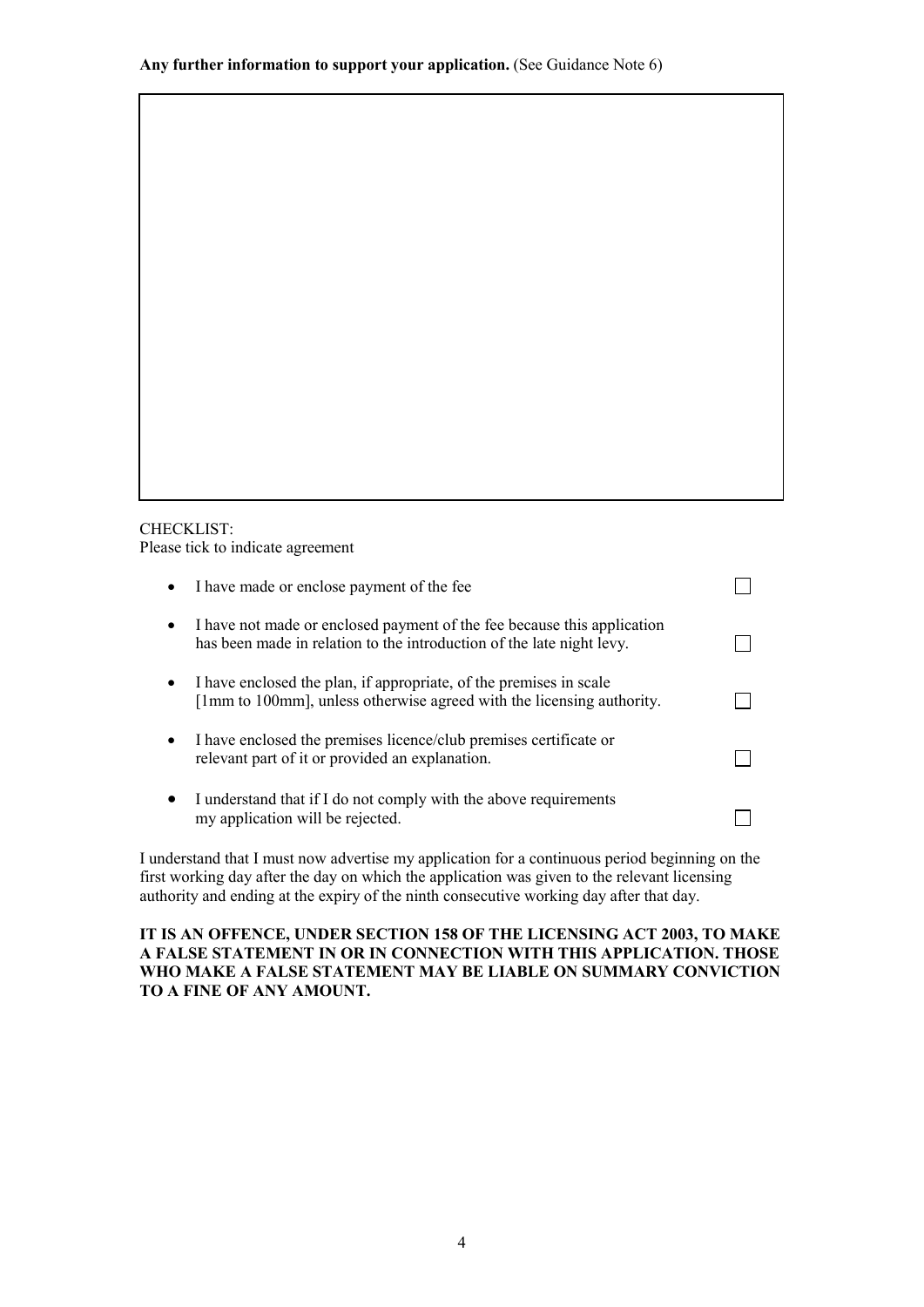# Part 5 – Signatures and Contact Details (See Guidance Note 7)

 **Premises Licence**: Signature of applicant (the current premises licence holder) or applicant's solicitor or other duly authorised agent (see Guidance Note 8). If signing on behalf of the applicant, please state your name and in what capacity you are authorised to sign:

| Name     |  |
|----------|--|
| Date     |  |
| Capacity |  |

Where the premises licence is jointly held, signature of 2<sup>nd</sup> applicant (the current premises licence holder) or 2<sup>nd</sup> applicant's solicitor or other authorised agent (See Guidance Note 9). If signing on behalf of the applicant, please state in what capacity.

| Name     |  |
|----------|--|
| Date     |  |
| Capacity |  |

# **Where the premises are a club**

| I (insert full name) |  |  |  |  |  |
|----------------------|--|--|--|--|--|
|----------------------|--|--|--|--|--|

make this application on behalf of the club and have authority to bind the club.

| Name                                                                                          |  |  |
|-----------------------------------------------------------------------------------------------|--|--|
| Date                                                                                          |  |  |
| Capacity                                                                                      |  |  |
| Contact name (where not previously given) and address for correspondence associated with this |  |  |

application. (See Guidance Note 10)

| Post town                 | Postcode                                                                                |
|---------------------------|-----------------------------------------------------------------------------------------|
| Telephone number (if any) | If you would prefer us to correspond with you by email<br>your email address (optional) |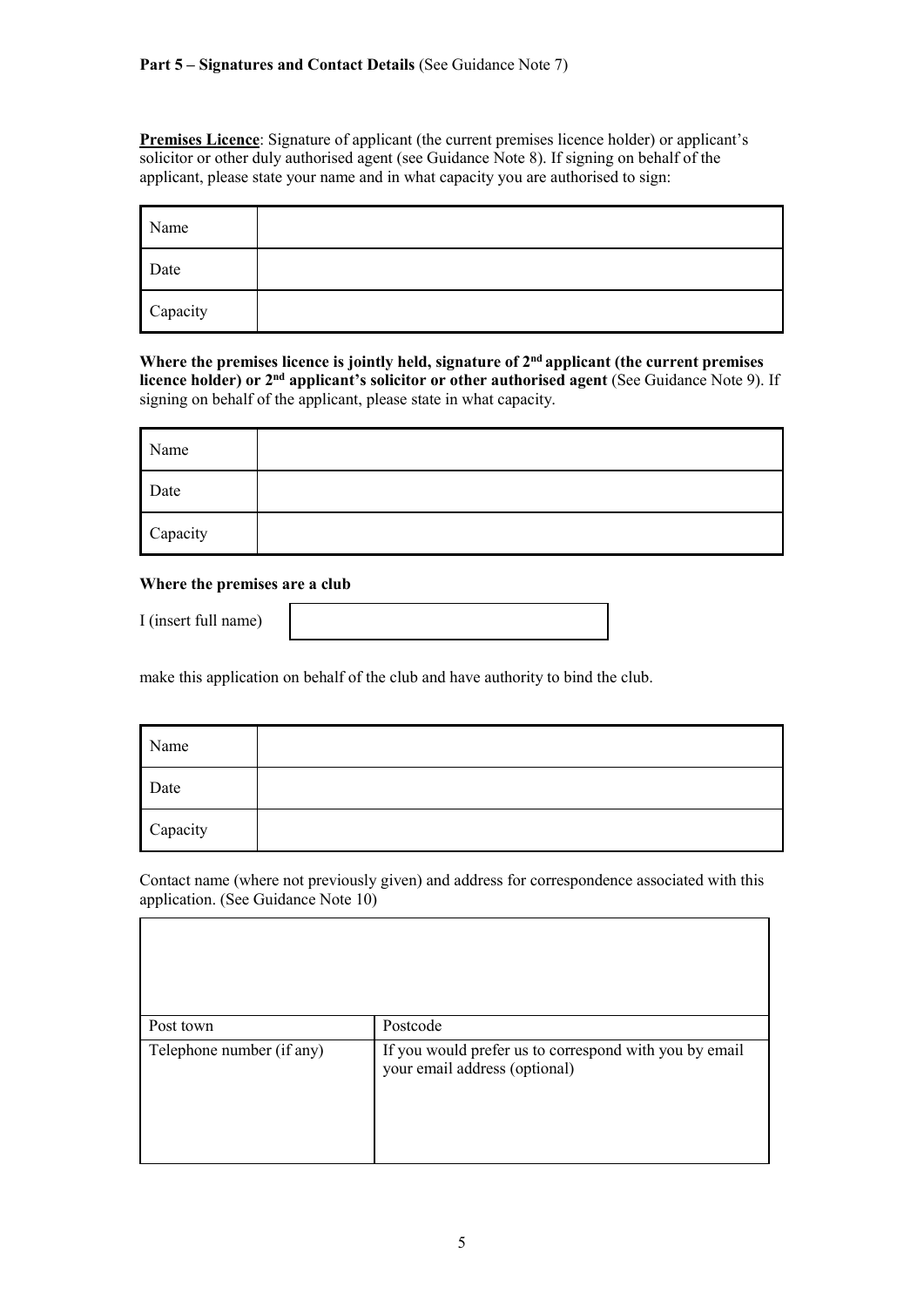### **Notes for Guidance**

 1. General Note: The minor variations process can only be used for variations that could have no adverse impact on the promotion of any of the four licensing objectives. (These are: the prevention of crime and disorder; public safety; the prevention of public nuisance; and the protection of children from harm.)

It cannot be used to:

- extend the period for which the licence has effect;
- vary substantially the premises to which it relates;
- specify, in a premises licence, an individual as the designated premises supervisor;
- • add the sale by retail or supply of alcohol as an activity authorised by a licence or certificate;
- authorise the sale by retail or supply of alcohol at any time between 11pm and 7am;
- • authorise an increase in the amount of time on any day during which alcohol may be sold by retail or supplied;
- include the alternative licence condition referred to in section  $41D(3)$  of the Licensing Act 2003 in a premises licence.
- 2. Description of premises: For example the type of premises, its general situation and layout and any other information which could be relevant to the licensing objectives. This should include any activities in or associated with the use of the premises which may give rise to concern in respect of children regardless of whether you intend children to have access to the premises, for example (but not exclusively) nudity or semi-nudity, films for restricted age groups, the presence of gaming machines etc.
- 3. You do not have to pay a fee if the only purpose of the variation for which you are applying is to avoid becoming liable to the late night levy.
- 4. Give full details of all the proposed variation(s). Failure to provide sufficient information may lead to the refusal of your application. Details should include a description of the proposed variation(s) in terms as precise as possible. If you are not precise, the licensing authority may decide that the changes you propose would be potentially broader in scope than you intend and reject your application as not being a 'minor' variation. You should also include a statement about why you consider the variations proposed could not have an impact on the licensing objectives listed in section 4(2) of the Act. You should cover each of the objectives that could possibly apply to your proposal (or if more than one, to each proposal) and say why you think there could be no adverse impact on that objective. Your application will be assisted by including as much information as you can about this. **(However, there is a box at the end of the form for 'further information', and this should be used for any relevant background information not directly related to the variation.)** Relevant information includes:
	- a) **Variations to licensable activities/licensing hours** (all timings should be given in 24 hour clock e.g. 16.00. Only give details for the days of the week when you intend the premises to be used for the activity), such as:
		- • Whether new or increased levels of licensable activities will be taking place indoors or outdoors (indoors may include a tent);
		- • Relevant further details, for example whether music will be amplified or unamplified;
		- • Standard days and timing when the activity will take place, including start and finish times;
		- Any seasonal variations in timings, e.g. additional days during the summer; and
		- • Non-standard timings, e.g. where you wish the activity to go on longer on a particular day such as Christmas Eve.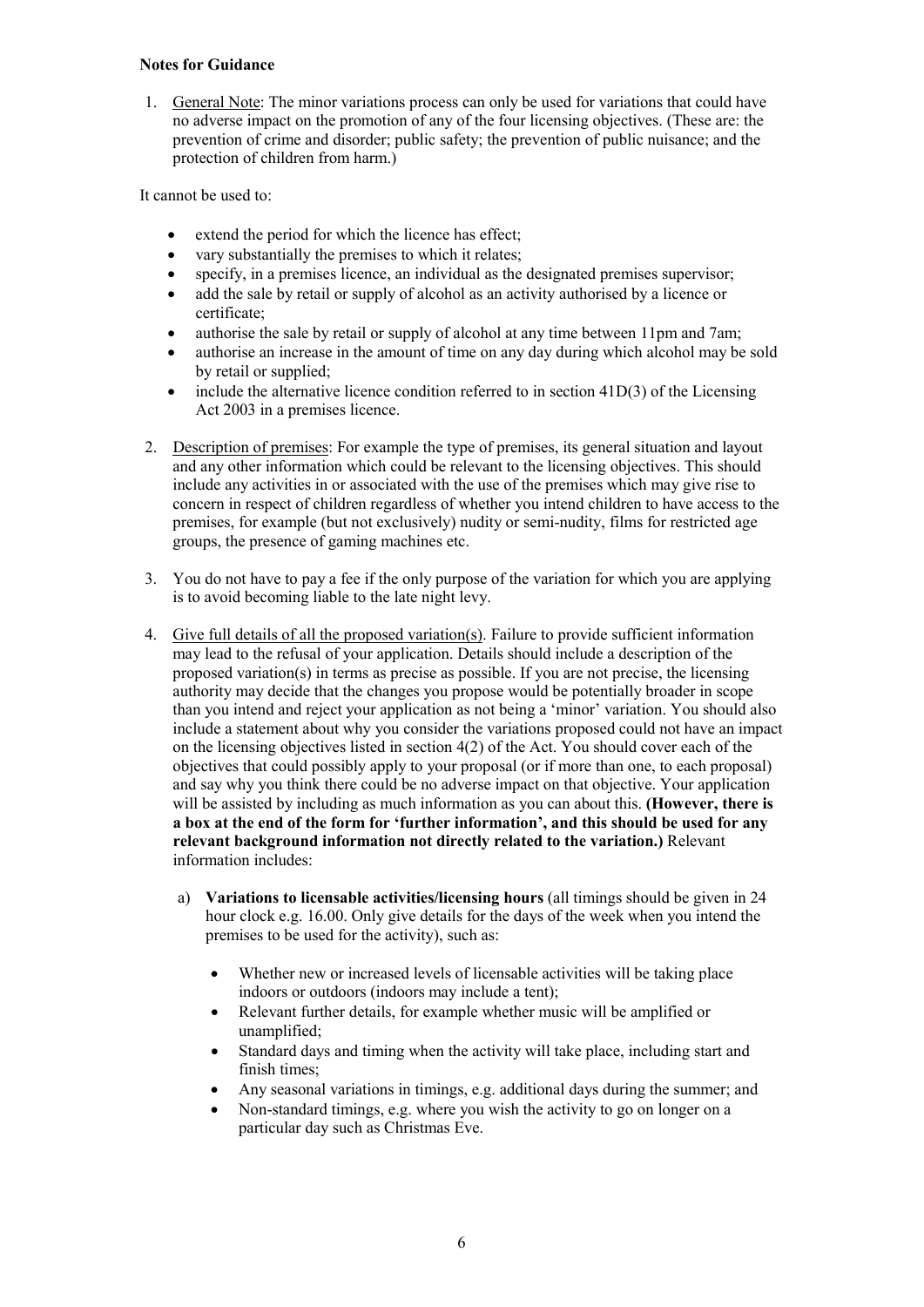- b) **Variations to premises/club layout**: If you are applying for a variation to the layout of your premises, you must include a revised plan. You should be aware that your application is likely to be refused if the proposed variation could:
	- increase capacity for drinking on the premises;
	- • affect access between the public part of the premises and the rest of the premises or the street or public way, e.g. block emergency exits or routes to emergency exits; or
	- impede the effective operation of a noise reduction measure.
- c) **Revisions, removals and additions of conditions**: The minor variation process may be used to remove conditions which are out of date or invalid and to revise conditions which are unclear (as long as the intention and effect remains the same). It can also be used to add a new condition volunteered by the applicant or mutually agreed between the applicant and a responsible authority, such as the police or the environmental health authority (subject to impact on the licensing objectives).
- d) **Variations to opening hours**: details of any changes to hours when the premises or club is open to the public.
- 5. In terms of specific regulated entertainments please note that:
	- Plays: no licence is required for performances between 08.00 and 23.00 on any day, provided that the audience does not exceed 500.
	- Films: no licence is required for 'not-for-profit' film exhibition held in community premises between 08.00 and 23.00 on any day provided that the audience does not exceed 500 and the organiser (a) gets consent to the screening from a person who is responsible for the premises; and (b) ensures that each such screening abides by age classification ratings.
	- and 23.00 on any day, provided that the audience does not exceed 1000. Indoor sporting events: no licence is required for performances between 08.00
	- Boxing or Wrestling Entertainment: no licence is required for a contest, exhibition or display of Greco-Roman wrestling, or freestyle wrestling between 08.00 and 23.00 on any day, provided that the audience does not exceed 1000. Combined fighting sports – defined as a contest, exhibition or display which combines boxing or wrestling with one or more martial arts – are licensable as a boxing or wrestling entertainment rather than an indoor sporting event.
	- Live music: no licence permission is required for:
		- o a performance of unamplified live music between 08.00 and 23.00 on any day, on any premises.
		- o a performance of amplified live music between 08.00 and 23.00 on any day on premises authorised to sell alcohol for consumption on those premises, provided that the audience does not exceed 500.
		- o a performance of amplified live music between 08.00 and 23.00 on any day, in a workplace that is not licensed to sell alcohol on those premises, provided that the audience does not exceed 500.
		- o a performance of amplified live music between 08.00 and 23.00 on any day, in a church hall, village hall, community hall, or other similar community premises, that is not licensed by a premises licence to sell alcohol, provided that (a) the audience does not exceed 500, and (b) the organiser gets consent for the performance from a person who is responsible for the premises.
		- o a performance of amplified live music between 08.00 and 23.00 on any day, at the non-residential premises of (i) a local authority, or (ii) a school, or (iii) a hospital, provided that (a) the audience does not exceed 500, and (b) the organiser gets consent for the performance on the relevant premises from: (i) the local authority concerned, or (ii) the school or (iii) the health care provider for the hospital.